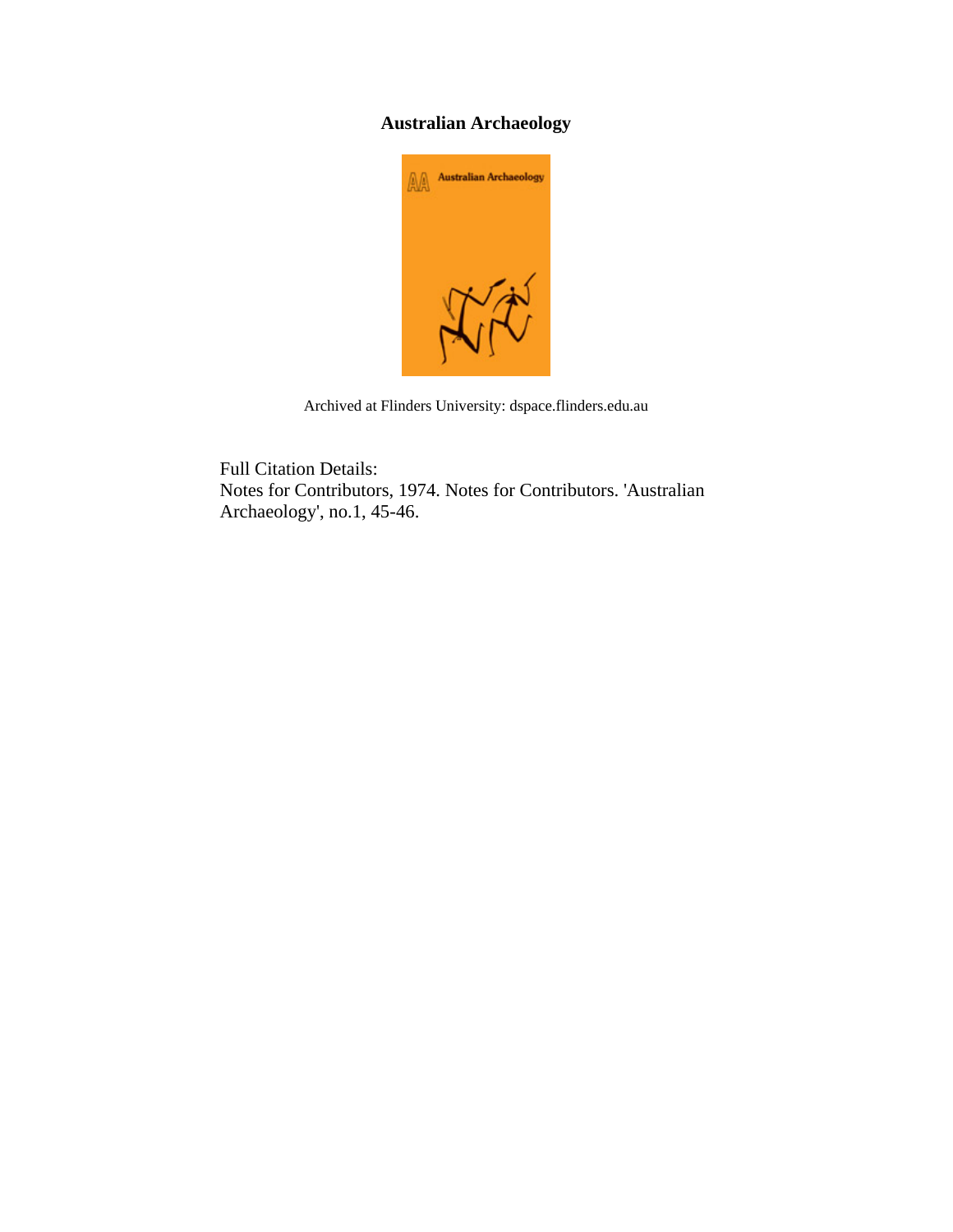## **NOTES FOR CONTRIBUTORS**

Manuscripts should be typed, double-spaced, leaving reasonably wide margins, Photographs cannot be reproduced, but I will accept simple line drawings if drawn at final size to fit within A4 format, on bond or other good quality paper. Deadlines for receipt of copy are 1st April and 1st November.

Send all contributions to:-

Mr R.J. Lampert - Editor **AM** Newsletter, Department of Prehistory, R.S.Pac.S., Australian National University, **P.O. Box 4, CANBERRA, A.C.T. 2600** 

Contributions covering a wide range of archaeological interests are sought, but some special categories are:-

> Fieldwork Calendar This is designed to put researchers about **to** depart on fieldwork in touch with other members who **may** be able to render assistance, such as labour on an excavation, or who would simply like to visit a site for the sake of interest. Fieldworkers are asked to **send**  in full details of their project, including location, dates, research aims and an indication as to whether visits to the site by other members are practical.

Employment opportunities Situations vacant and wanted will be listed if the information is sent in.

Research reports Summaries of research in various fields by correspondents.

Bibliography A list of current publications.

Notes and Comments A section for general discussion and expression of opinion.